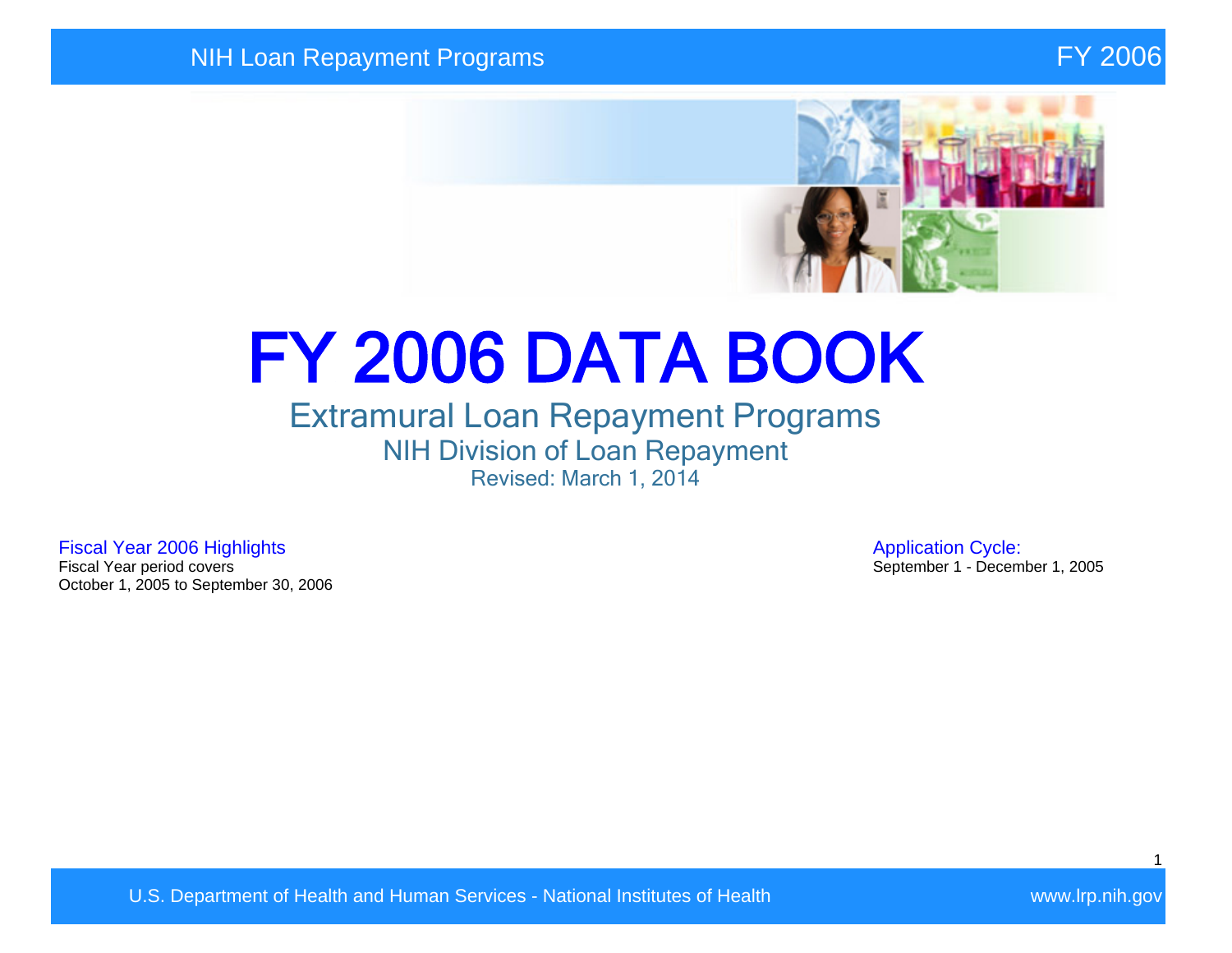# **Table of Contents**

| <b>NIH Institutes and Centers</b>                                     | 3  |
|-----------------------------------------------------------------------|----|
| The Year in Review                                                    | 4  |
| The Five Extramural Loan Repayment Programs                           | 5  |
| <b>Funded and Unfunded Applications by Program</b>                    | 6  |
| Applications, Awards, and Success Rates by Program                    | 9  |
| <b>Funding by Program</b>                                             | 10 |
| <b>Funding by NIH Institutes and Centers</b>                          | 13 |
| Applications, Awards, and Success Rates by Post-Degree Years          | 15 |
| <b>LRP Awards by Doctoral Degree</b>                                  | 16 |
| Applications, Awards, and Success Rates by Source of Research Funding | 18 |
| <b>Educational Debt Levels of LRP Awardees</b>                        | 19 |
| <b>Number of Prior Awards Received</b>                                | 20 |
| Applications, Awards, and Success Rates by Gender                     | 21 |
| <b>Awardee Demographics - Ethnicity</b>                               | 22 |
| <b>Awardee Demographics - Race</b>                                    | 23 |
| <b>Number of Awardees by State</b>                                    | 24 |

Note: Numbers and statistics reported on the program are the result of a consistent methodology established by the revision date of this document. Documents published previously may show slight discrepancies.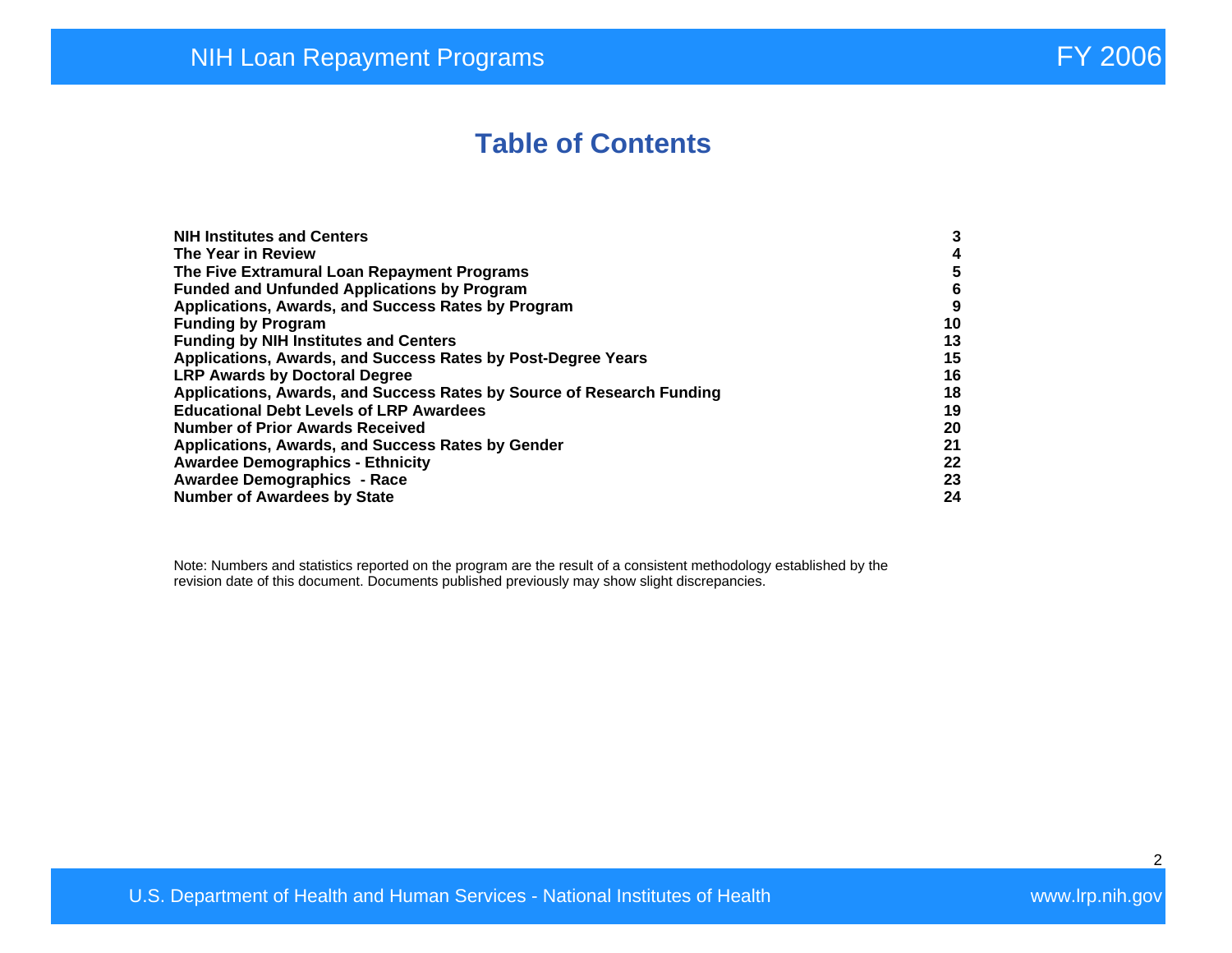## **NIH Institutes and Centers\***

#### **Institutes**

**National Cancer Institute (NCI) National Eye Institute (NEI) National Heart, Lung, and Blood Institute (NHLBI) National Human Genome Research Institute (NHGRI) National Institute on Aging (NIA) National Institute on Alcohol Abuse and Alcoholism (NIAAA) National Institute of Allergy and Infectious Diseases (NIAID) National Institute of Arthritis and Musculoskeletal and Skin Diseases (NIAMS) National Institute of Biomedical Imaging and Bioengineering (NIBIB) Eunice Kennedy Shriver National Institute of Child Health and Human Development (NICHD) National Institute on Deafness and Other Communication Disorders (NIDCD) National Institute of Dental and Craniofacial Research (NIDCR) National Institute of Diabetes and Digestive and Kidney Diseases (NIDDK) National Institute on Drug Abuse (NIDA) National Institute of Environmental Health Sciences (NIEHS) National Institute of General Medical Sciences (NIGMS) National Institute of Mental Health (NIMH) National Institute of Neurological Disorders and Stroke (NINDS) National Institute of Nursing Research (NINR) National Library of Medicine (NLM)** 

#### **Centers**

**John E. Fogarty International Center (FIC) National Center for Complementary and Alternative Medicine (NCCAM) National Center for Research Resources (NCRR)** 

**\* Participating in the Extramural Loan Repayment Programs**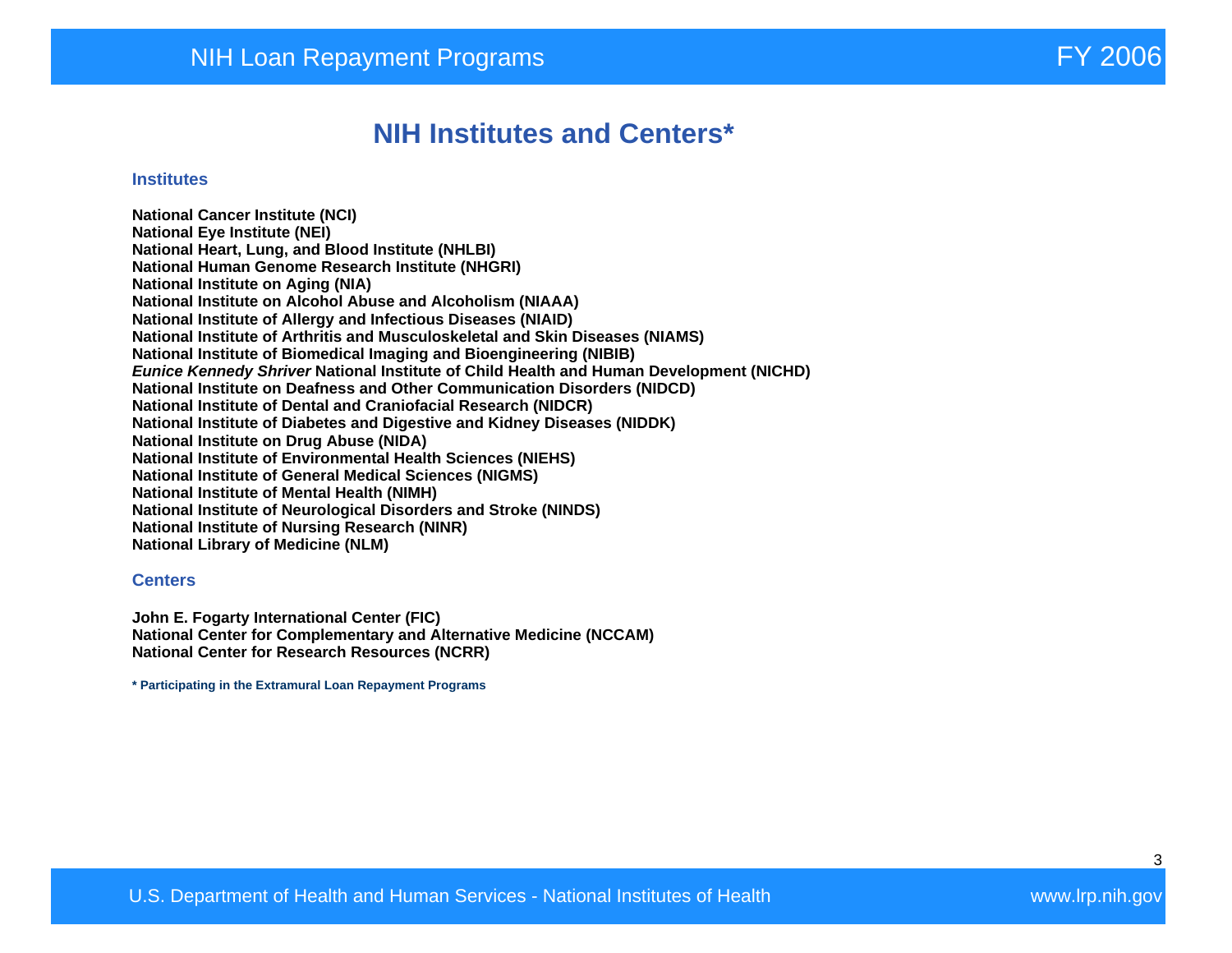# **The Year in Review**

In Fiscal Year (FY) 2006, 3,200 individuals applied to the five Extramural Loan Repayment Programs (LRPs): Clinical Research, Pediatric Research, Health Disparities Research, Clinical Research for Individuals from Disadvantaged Backgrounds, and Contraception and Infertility Research. Of those applicants, 1,651 were awarded contracts totaling \$70,806,489. The combined (new and renewal applicants) success rate for the Extramural LRPs was 52 percent.

The Extramural Clinical Research LRP received 57 percent (1,821) of all applications.

New applicants (those not previously funded) constituted 60 percent of all applications while renewal applicants (those previously funded) comprised 40 percent of all applicants. Success rates for new and renewal applicants were 40 and 70 percent, respectively.

The LRPs are open to health professionals with doctoral level degrees or advanced certifications with varying levels of experience. Many of FY 2006 awardees are beginning their careers, with 43 percent having received their postgraduate degrees within the last 5 years, and 86 percent within the past 10 years.

MDs (including those with MD/PhD degrees) comprised 54 percent of the 1,651 awardees, while those with PhDs or other doctoral level degree comprised 46 percent of the total awards.

Forty-six percent of the 1,651 awardees had educational debt greater than \$50,000 with approximately three percent having debt levels greater than \$200,000.

Women received 52 percent (851) of the LRP awards. Minorities, including Asian/Pacific Islanders, African-Americans, Hispanics, and Native Americans, were recipients of 26 percent (427) of the awards.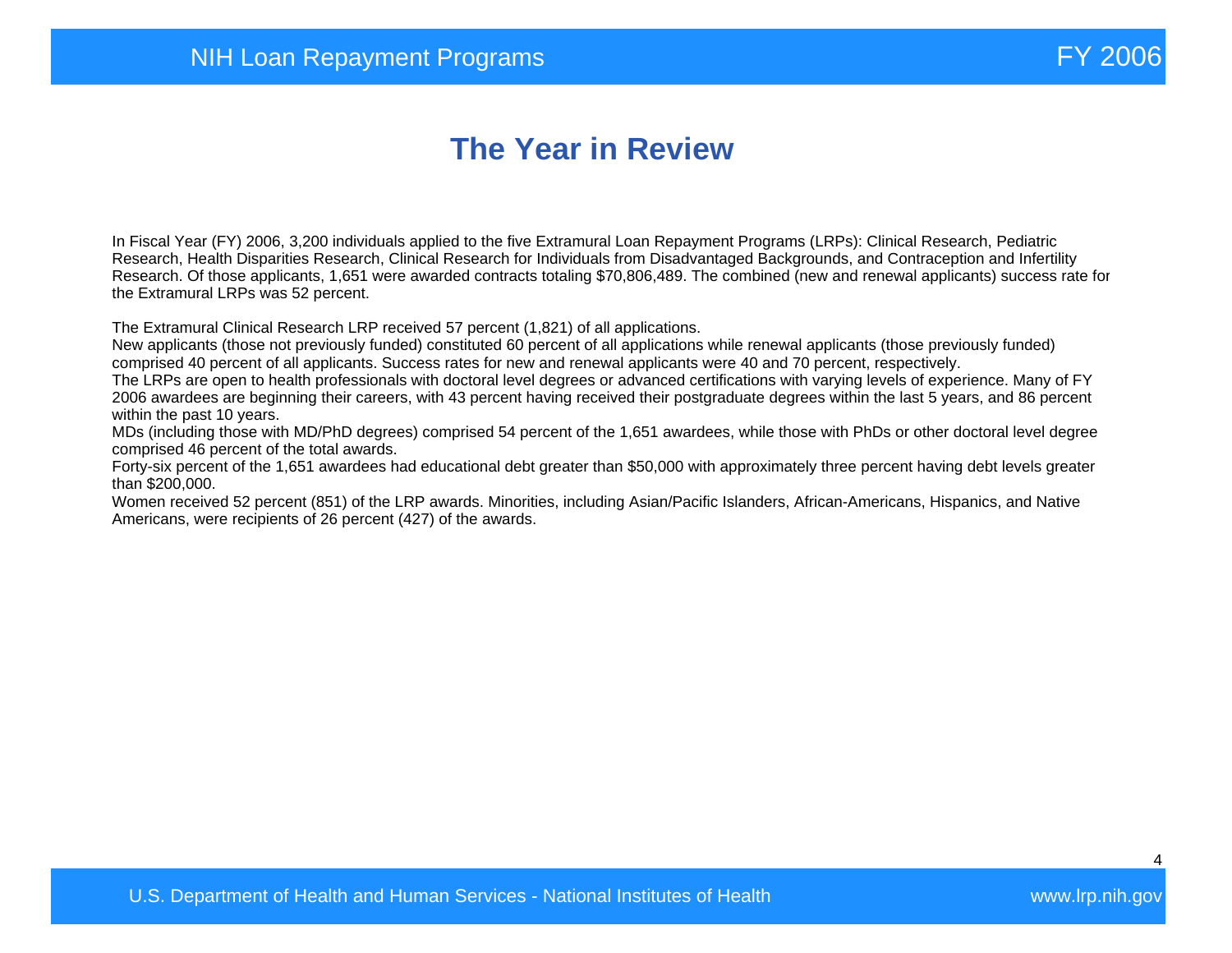#### **Clinical Research LRP:**

Clinical research is patient-oriented clinical research conducted with human subjects, or research on the causes and consequences of disease in human populations involving material of human origin (such as tissue specimens and cognitive phenomena) for which an investigator or colleague directly interacts with human subjects in an outpatient or inpatient setting to clarify a problem in human physiology, pathophysiology or disease, or epidemiologic or behavioral studies, outcomes research or health services research, or developing new technologies, therapeutic interventions, or clinical trials.

#### **Pediatric Research LRP:**

Qualified Pediatric Research is defined as research directly related to diseases, disorders, and other conditions in children.

#### **Health Disparities Research LRP:**

The scope of research qualified for this program includes basic research, clinical research or behavioral research directly related to health disparity populations and the medically underserved. Group is defined as a health disparity population: if there is a significant disparity in the overall rate of disease incidence, prevalence, morbidity, mortality, or survival rates in the population as compared to the health status of the general population.

#### **Clinical Research for Individuals from Disadvantaged Backgrounds LRP:**

For this program, an individual from a disadvantaged background is defined according to low family income levels set by the U.S. Bureau of the Census – as published in the Federal Register.

To meet this low-income requirement candidates must demonstrate their disadvantaged status by submitting (1) a written statement from former school(s) where he/she qualified for Federal disadvantaged assistance, (2) verification of receipt of loans from either the Health Professions Student Loans (HPSL) or Loans for Disadvantaged Student Program, or (3) verification of a scholarship from the U.S. Department of Health and Human Services under the Scholarship for Individuals with Exceptional Financial Need.

#### **Contraception and Infertility Research LRP:**

Contraception research is defined as research whose ultimate goal is to provide new or improved methods of preventing pregnancy. Infertility research is defined as research whose long-range objective is to evaluate, treat, or ameliorate conditions which result in the failure of couples to either conceive or bear young.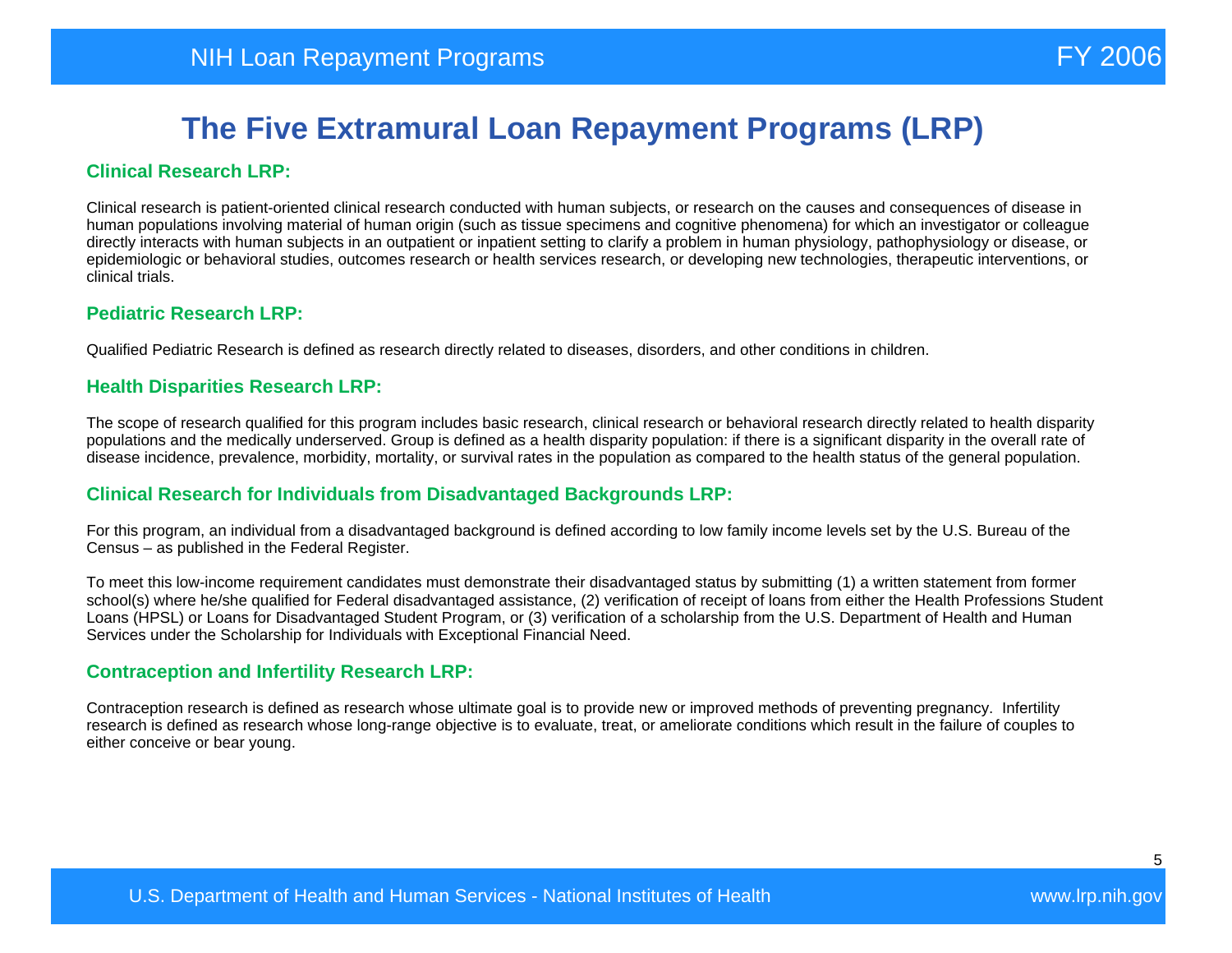### **Funded and Unfunded Applications by Program (New + Renewal)**

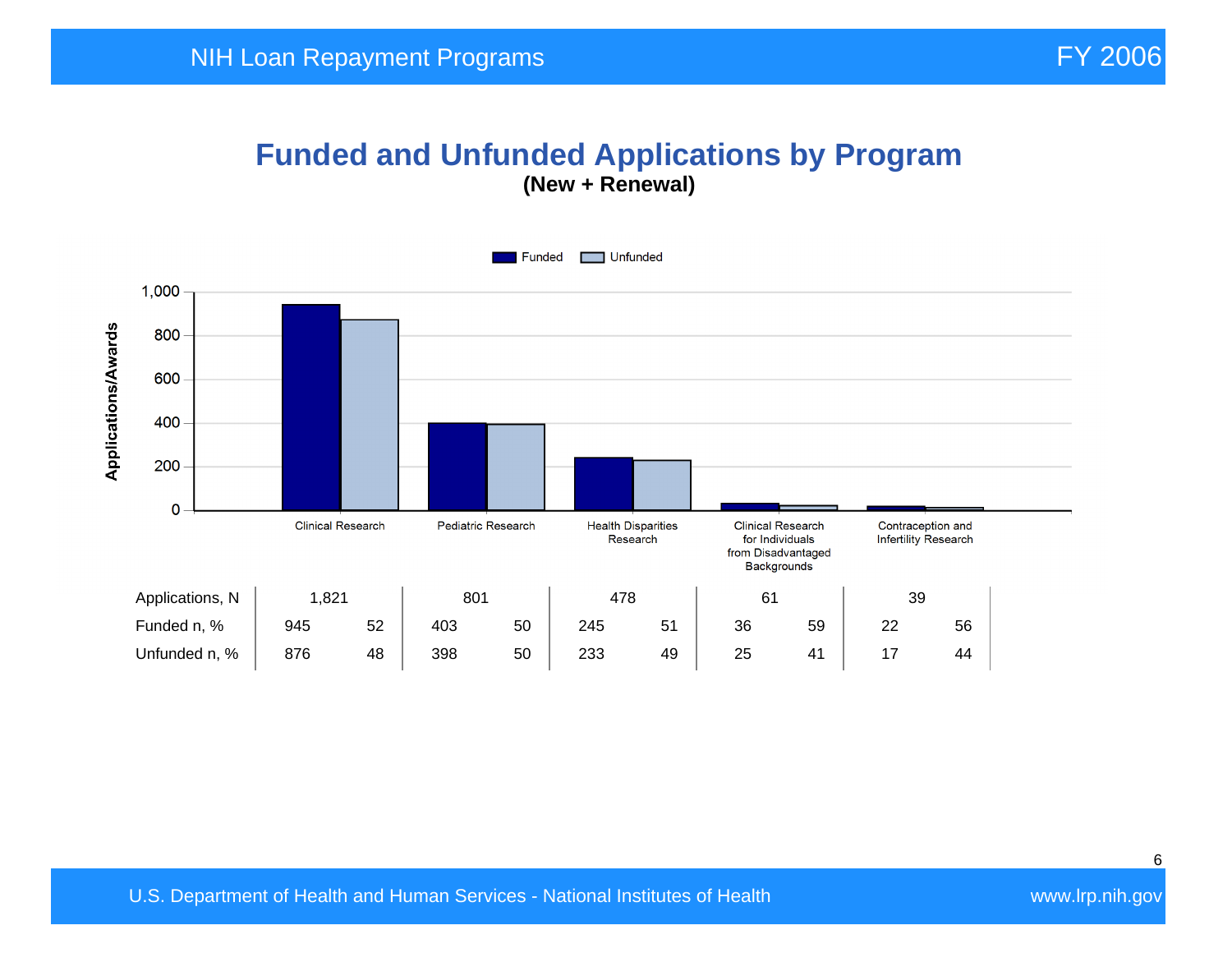## **Funded and Unfunded Applications by Program (New)**

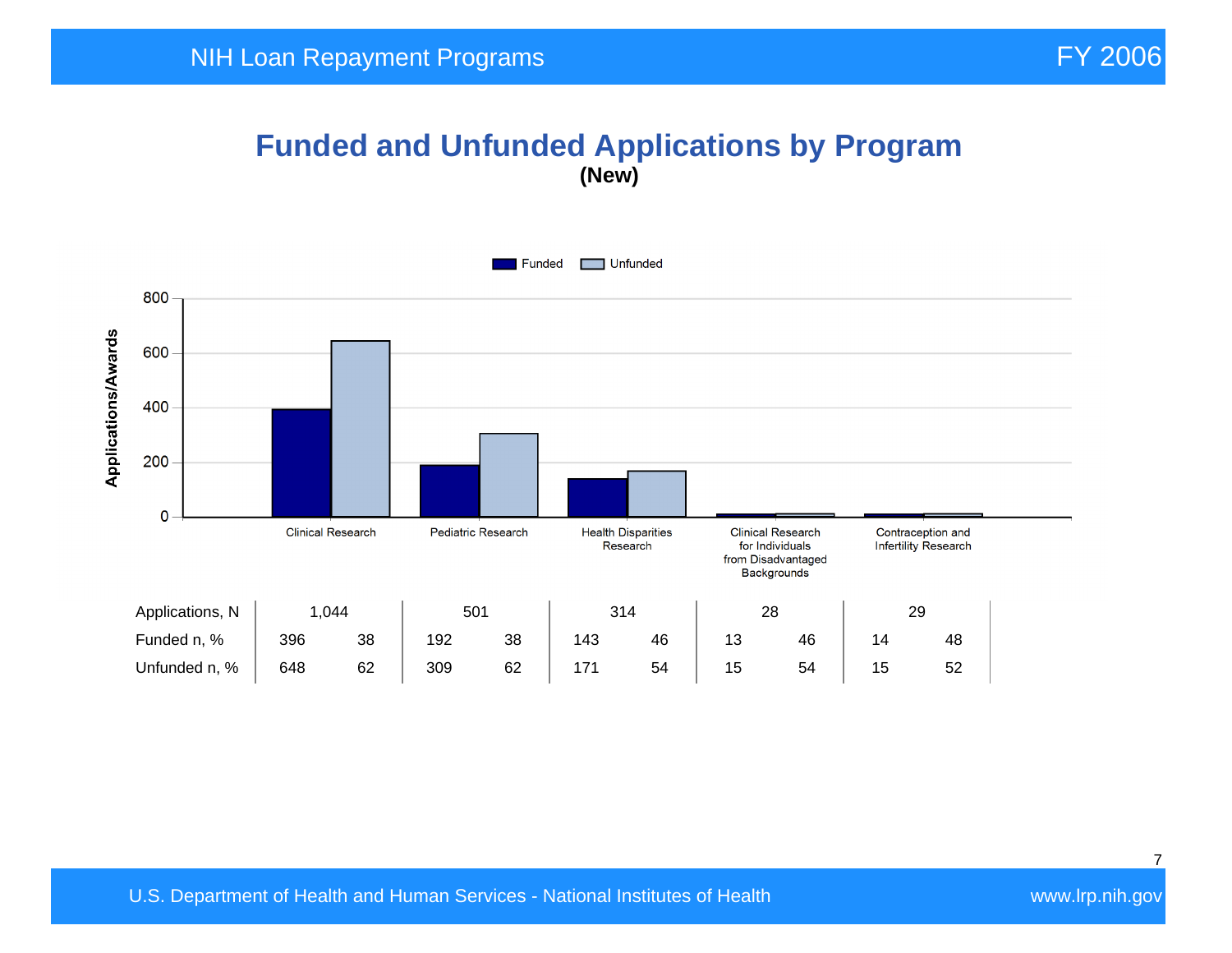#### **Funded and Unfunded Applications by Program (Renewal)**

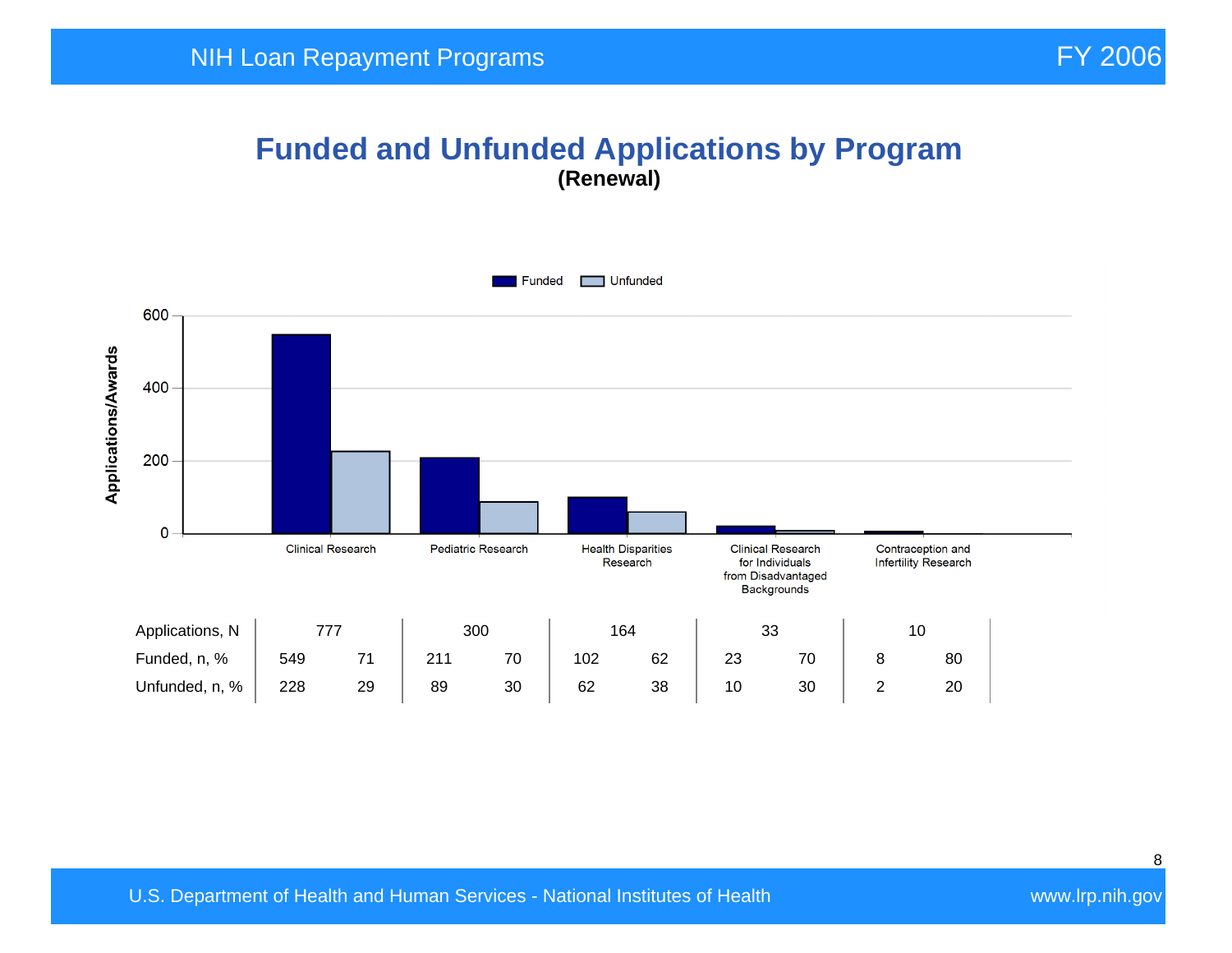# **Applications, Awards, and Success Rates by Program**

|                                                                                 |                                 | <b>New + Renewal</b> |                             | <b>New</b>                      |              |                             | <b>Renewal</b>                      |              |                             |
|---------------------------------------------------------------------------------|---------------------------------|----------------------|-----------------------------|---------------------------------|--------------|-----------------------------|-------------------------------------|--------------|-----------------------------|
| <b>LRP</b>                                                                      | <b>Applications Awards</b><br>N | $\overline{n}$       | <b>Success</b><br>Rate<br>% | <b>Applications Awards</b><br>N | $\mathsf{n}$ | <b>Success</b><br>Rate<br>% | <b>Applications   Awards  </b><br>N | $\mathsf{n}$ | <b>Success</b><br>Rate<br>% |
| Clinical<br>Research                                                            | 1,821                           | 945                  | 52                          | 1,044                           | 396          | 38                          | 777                                 | 549          | 71                          |
| Pediatric<br>Research                                                           | 801                             | 403                  | 50                          | 501                             | 192          | 38                          | 300                                 | 211          | 70                          |
| Health<br><b>Disparities</b><br>Research                                        | 478                             | 245                  | 51                          | 314                             | 143          | 46                          | 164                                 | 102          | 62                          |
| Clinical<br>Research for<br>Individuals<br>from<br>Disadvantaged<br>Backgrounds | 61                              | 36                   | 59                          | 28                              | 13           | 46                          | 33                                  | 23           | 70                          |
| Contraception<br>and Infertility<br>Research                                    | 39                              | 22                   | 56                          | 29                              | 14           | 48                          | 10                                  | 8            | 80                          |
| <b>Total</b>                                                                    | 3,200                           | 1,651                | 52                          | 1,916                           | 758          | 40                          | 1,284                               | 893          | 70                          |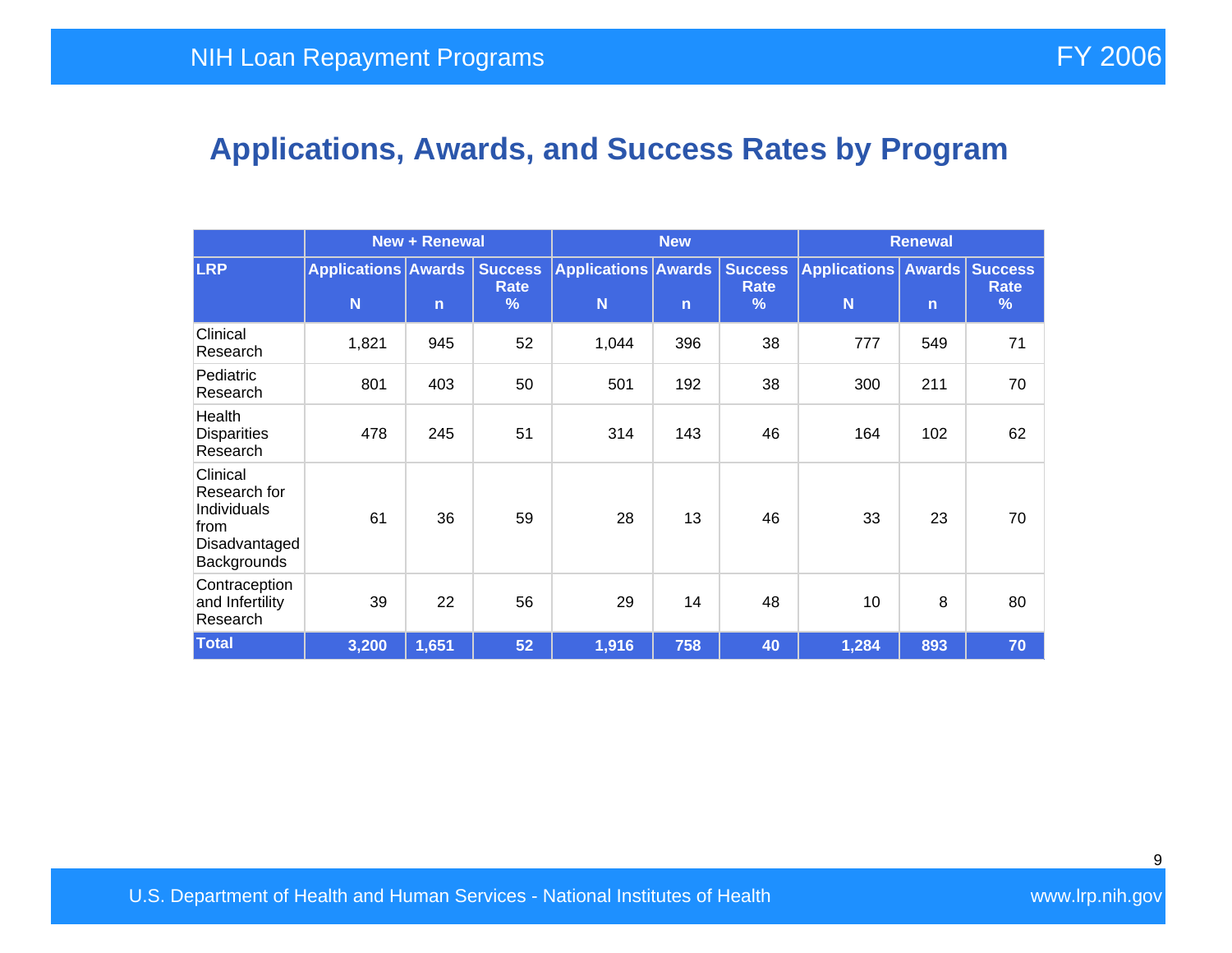#### **Funding by Program (New + Renewal)**

| <b>LRP</b>                                                          | <b>Awards</b> | <b>Funding</b> | <b>Mean Award</b> | <b>Standard Deviation</b> |
|---------------------------------------------------------------------|---------------|----------------|-------------------|---------------------------|
| Clinical Research                                                   | 945           | \$40,021,349   | \$42,351          | \$31,300                  |
| Pediatric Research                                                  | 403           | \$18,996,041   | \$47,137          | \$34,071                  |
| <b>Health Disparities Research</b>                                  | 245           | \$9,946,677    | \$40,599          | \$30,334                  |
| Clinical Research for Individuals from<br>Disadvantaged Backgrounds | 36            | \$1,371,604    | \$38,100          | \$29,032                  |
| Contraception and Infertility<br>Research                           | 22            | \$1,009,755    | \$45,898          | \$35,609                  |
| Total                                                               | 1,651         | \$71,345,426   | \$43,213          | \$31,926                  |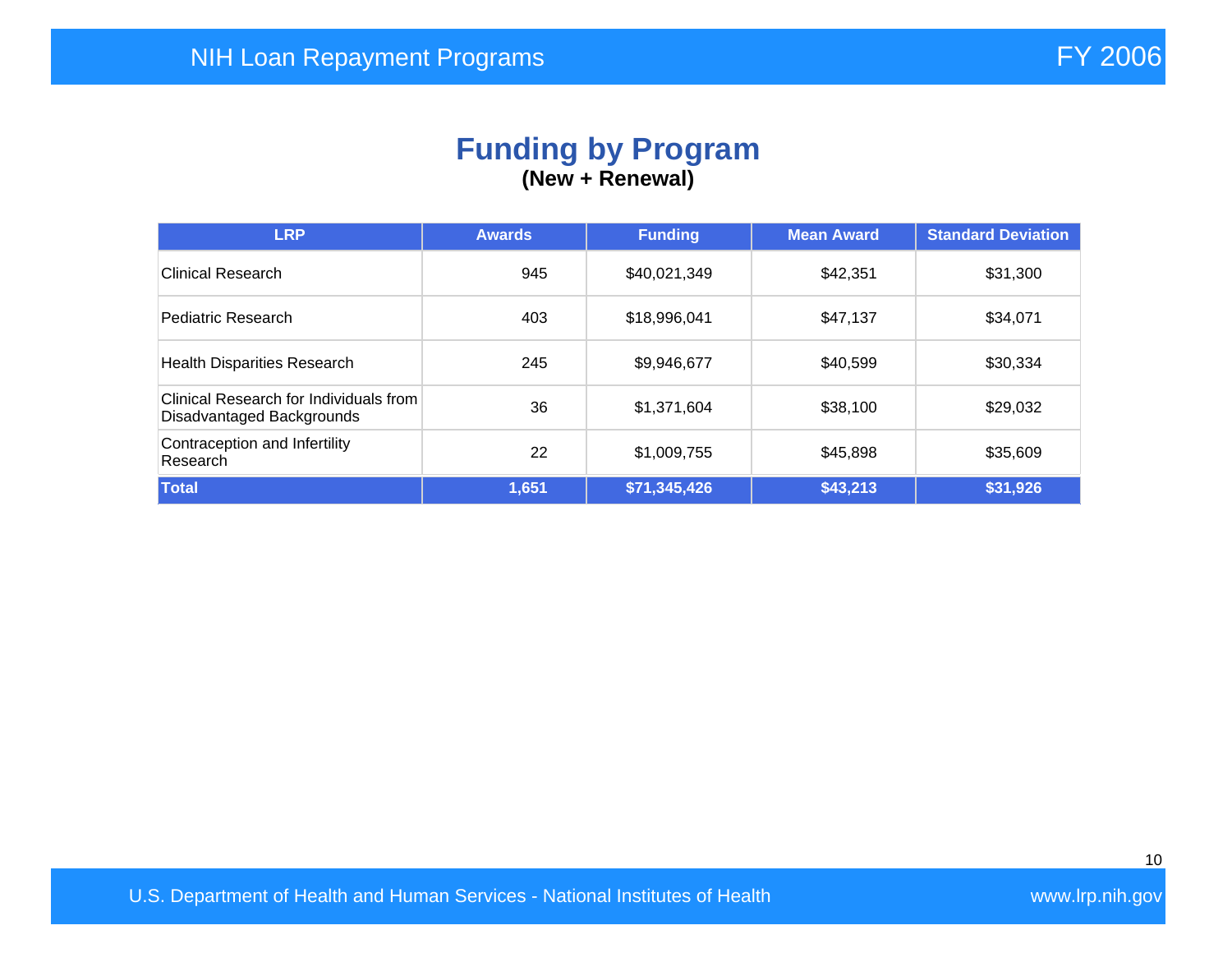### **Funding by Program (New)**

| <b>LRP</b>                                                          | <b>Awards</b> | <b>Funding</b> | <b>Mean Award</b> | <b>Standard Deviation</b> |
|---------------------------------------------------------------------|---------------|----------------|-------------------|---------------------------|
| <b>Clinical Research</b>                                            | 396           | \$23,512,230   | \$59,374          | \$31,926                  |
| Pediatric Research                                                  | 192           | \$12,350,620   | \$64,326          | \$32,073                  |
| <b>Health Disparities Research</b>                                  | 143           | \$7,043,734    | \$49,257          | \$30,739                  |
| Clinical Research for Individuals from<br>Disadvantaged Backgrounds | 13            | \$811,354      | \$62,412          | \$30,936                  |
| Contraception and Infertility<br>Research                           | 14            | \$685,511      | \$48,965          | \$36,288                  |
| Total                                                               | 758           | \$44,403,448   | \$58,580          | \$32,148                  |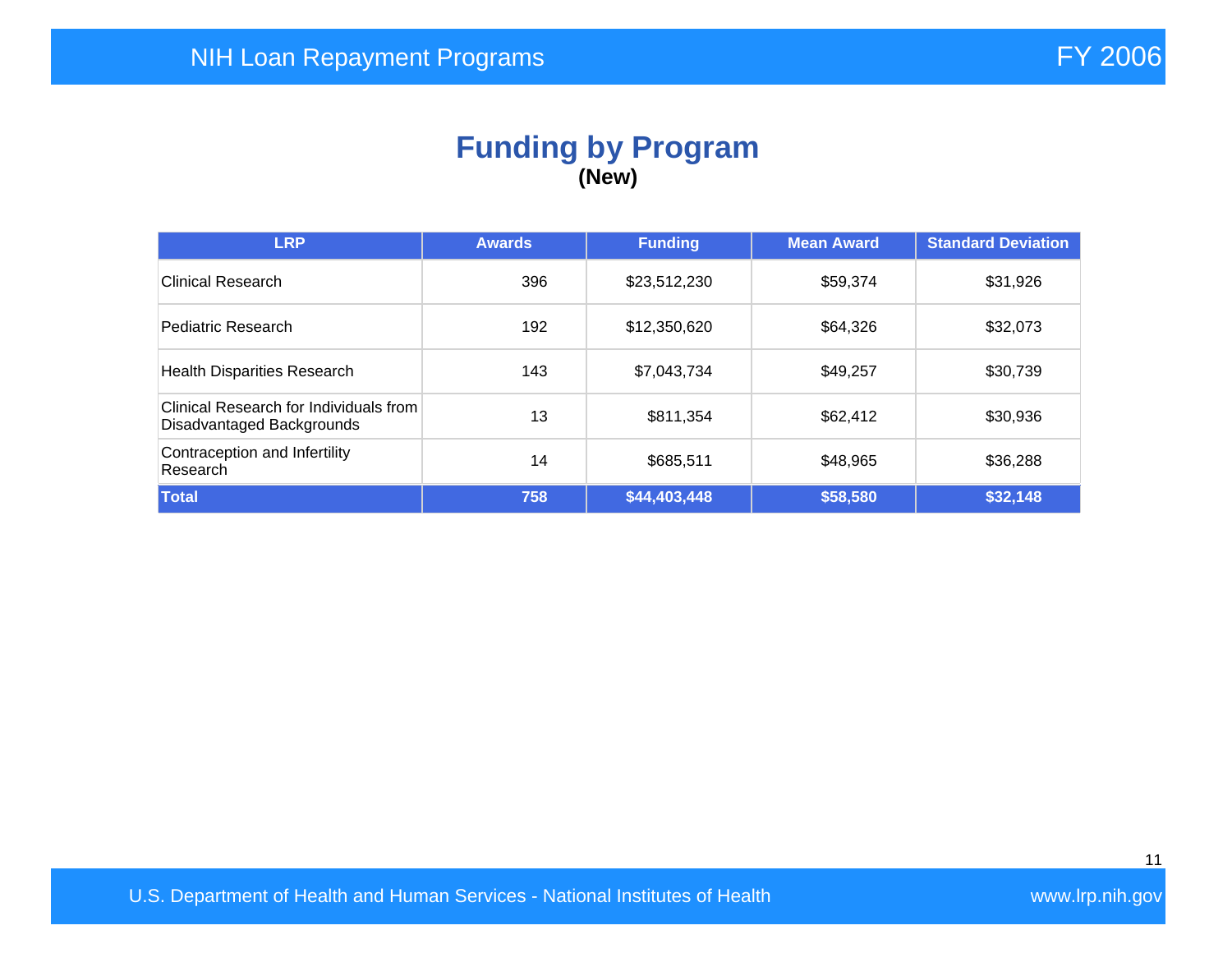## **Funding by Program (Renewal)**

| <b>LRP</b>                                                          | <b>Awards</b> | <b>Funding</b> | <b>Mean Award</b> | <b>Standard Deviation</b> |
|---------------------------------------------------------------------|---------------|----------------|-------------------|---------------------------|
| Clinical Research                                                   | 549           | \$16,509,120   | \$30,071          | \$24,341                  |
| Pediatric Research                                                  | 211           | \$6,645,422    | \$31,495          | \$27,759                  |
| <b>Health Disparities Research</b>                                  | 102           | \$2,902,943    | \$28,460          | \$25,290                  |
| Clinical Research for Individuals from<br>Disadvantaged Backgrounds | 23            | \$560,250      | \$24,359          | \$16,498                  |
| Contraception and Infertility<br>Research                           | 8             | \$324,244      | \$40,530          | \$36,150                  |
| Total                                                               | 893           | \$26,941,977   | \$30,170          | \$25,247                  |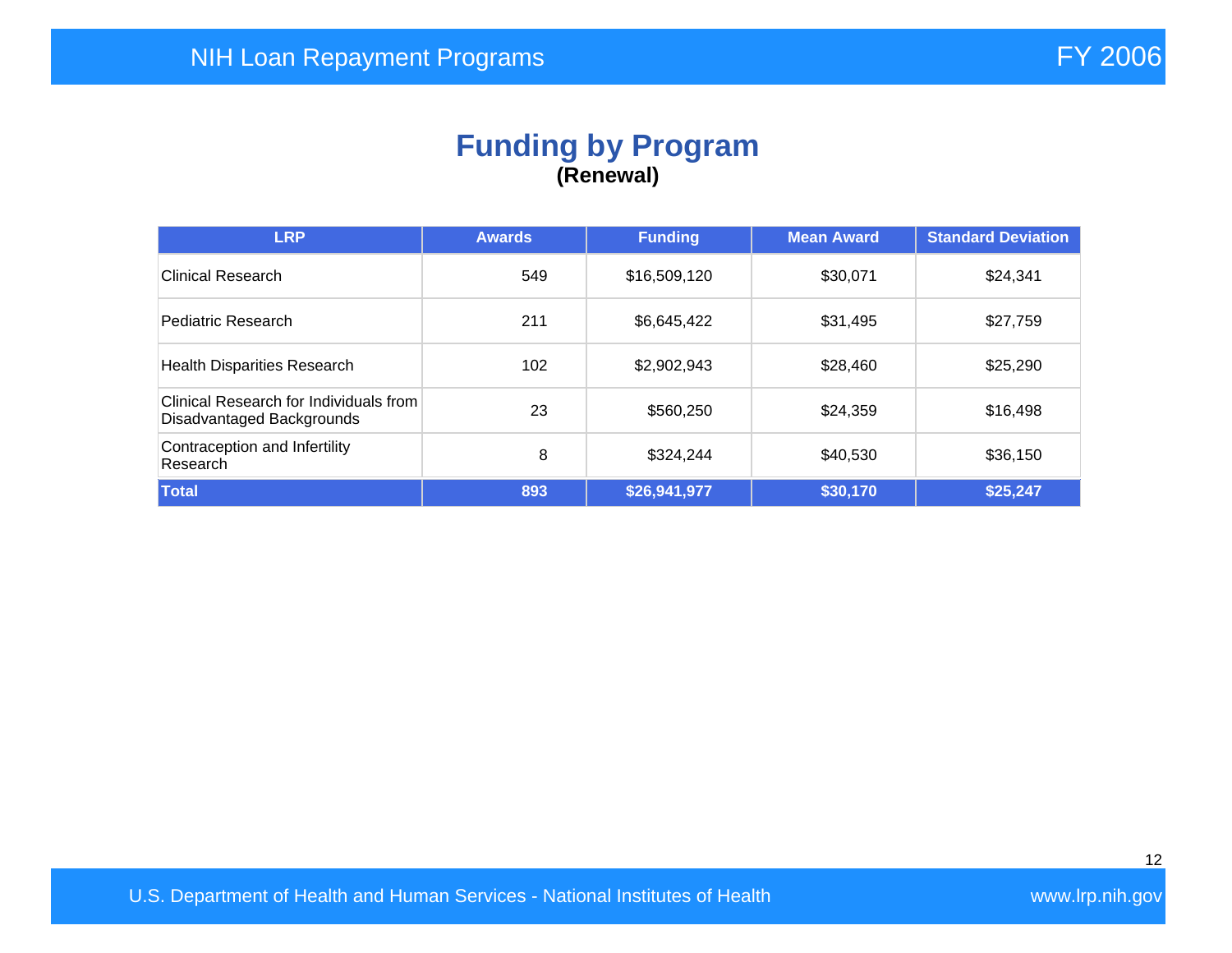# **Funding by NIH Institutes and Centers (New)**

| IC           | <b>Awards</b>  | <b>Funding</b> | <b>Mean Award</b> | <b>Standard Deviation</b> |
|--------------|----------------|----------------|-------------------|---------------------------|
| <b>NCMHD</b> | 156            | \$7,855,088    | \$50,353          | \$30,871                  |
| <b>NHLBI</b> | 90             | \$6,002,800    | \$66,698          | \$31,736                  |
| <b>NCI</b>   | 81             | \$4,903,177    | \$60,533          | \$33,377                  |
| <b>NIMH</b>  | 64             | \$3,151,880    | \$49,248          | \$30,422                  |
| <b>NICHD</b> | 63             | \$3,965,019    | \$62,937          | \$31,627                  |
| <b>NIAID</b> | 52             | \$3,629,247    | \$69,793          | \$32,628                  |
| <b>NIDDK</b> | 46             | \$3,070,776    | \$66,756          | \$27,571                  |
| <b>NIDA</b>  | 36             | \$2,124,361    | \$59,010          | \$31,291                  |
| <b>NIA</b>   | 24             | \$1,290,738    | \$53,781          | \$28,198                  |
| <b>NIAMS</b> | 22             | \$1,319,012    | \$59,955          | \$33,423                  |
| <b>NINDS</b> | 21             | \$1,253,899    | \$59,709          | \$37,724                  |
| <b>NEI</b>   | 19             | \$994,286      | \$52,331          | \$33,750                  |
| <b>NIAAA</b> | 19             | \$982,422      | \$51,706          | \$27,876                  |
| <b>NCRR</b>  | 17             | \$1,231,410    | \$72,436          | \$27,902                  |
| <b>NIDCD</b> | 17             | \$651,038      | \$38,296          | \$23,544                  |
| <b>NIEHS</b> | $\overline{7}$ | \$268,922      | \$38,417          | \$34,822                  |
| <b>NIDCR</b> | 6              | \$424,324      | \$70,721          | \$37,600                  |
| <b>NIGMS</b> | 6              | \$422,119      | \$70,353          | \$40,807                  |
| <b>NLM</b>   | 5              | \$374,242      | \$74,848          | \$29,333                  |
| <b>NCCAM</b> | 3              | \$217,940      | \$72,647          | \$51,508                  |
| <b>NIBIB</b> | $\overline{2}$ | \$147,206      | \$73,603          | \$18,851                  |
| <b>NHGRI</b> | 1              | \$96,065       | \$0               | \$0                       |
| <b>NINR</b>  | 1              | \$27,479       | \$0               | \$0                       |
| <b>FIC</b>   | $\pmb{0}$      | \$0            | \$0               | \$0                       |
| Total        | 758            | \$44,403,448   | \$58,580          | \$32,148                  |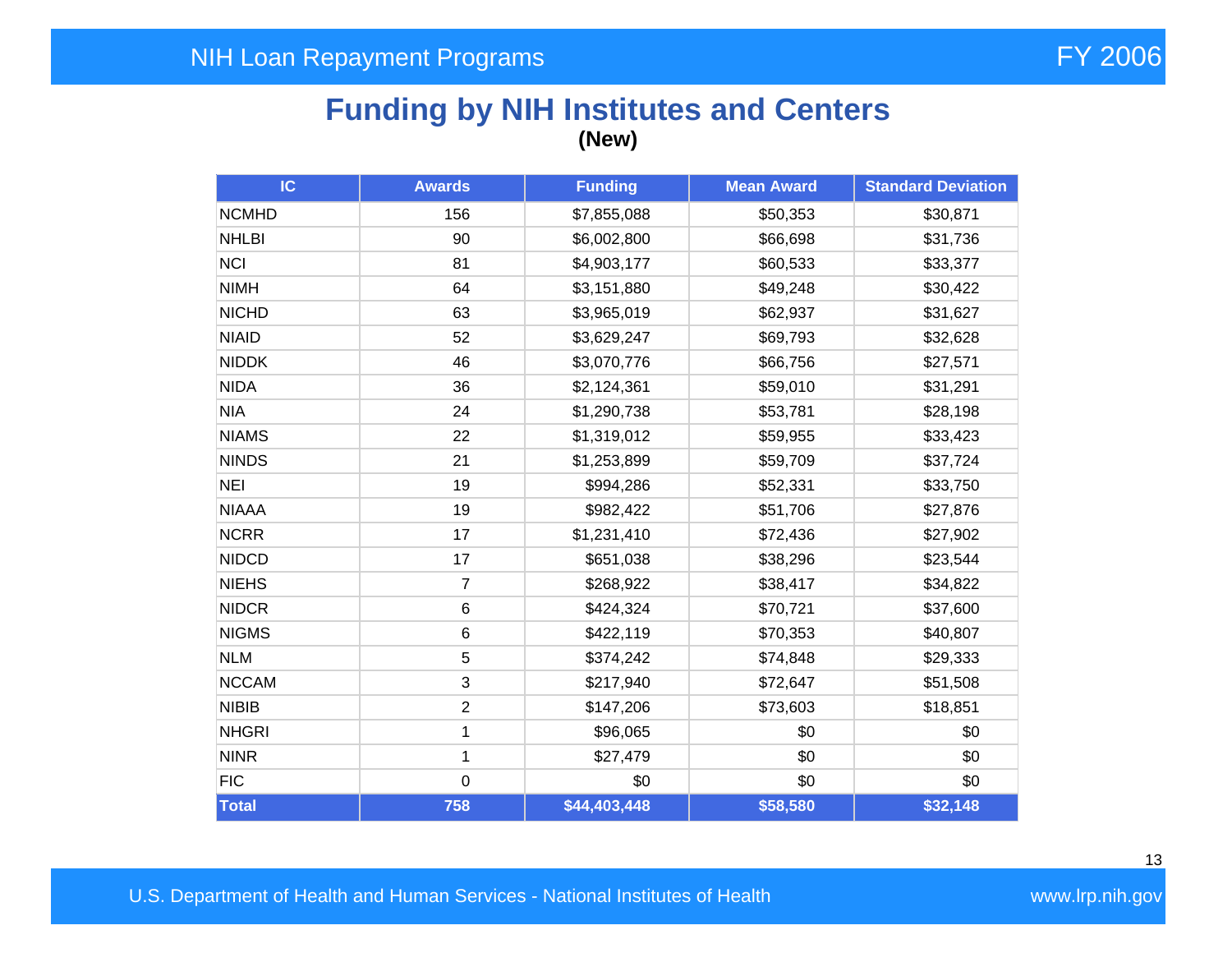## **Funding by NIH Institutes and Centers (Renewal)**

| IC.          | <b>Awards</b>  | <b>Funding</b> | <b>Mean Award</b> | <b>Standard Deviation</b> |
|--------------|----------------|----------------|-------------------|---------------------------|
| <b>NCMHD</b> | 125            | \$3,463,193    | \$27,706          | \$23,912                  |
| <b>NHLBI</b> | 104            | \$4,920,023    | \$47,308          | \$31,967                  |
| <b>NCI</b>   | 99             | \$3,353,201    | \$33,871          | \$30,869                  |
| <b>NIAID</b> | 92             | \$2,061,379    | \$22,406          | \$15,902                  |
| <b>NIMH</b>  | 90             | \$1,840,257    | \$20,447          | \$13,335                  |
| <b>NIDA</b>  | 61             | \$1,354,735    | \$22,209          | \$14,638                  |
| <b>NICHD</b> | 52             | \$1,416,089    | \$27,232          | \$22,295                  |
| <b>NCRR</b>  | 41             | \$1,605,388    | \$39,156          | \$29,544                  |
| <b>NIA</b>   | 41             | \$1,198,875    | \$29,241          | \$25,233                  |
| <b>NINDS</b> | 40             | \$1,363,745    | \$34,094          | \$28,407                  |
| <b>NIAAA</b> | 27             | \$592,134      | \$21,931          | \$12,804                  |
| <b>NIDDK</b> | 26             | \$922,771      | \$35,491          | \$21,347                  |
| <b>NEI</b>   | 21             | \$593,502      | \$28,262          | \$26,952                  |
| <b>NIAMS</b> | 18             | \$471,310      | \$26,184          | \$18,589                  |
| <b>NIDCD</b> | 17             | \$446,525      | \$26,266          | \$18,925                  |
| <b>NIDCR</b> | 9              | \$268,190      | \$29,799          | \$18,794                  |
| <b>NIEHS</b> | 9              | \$191,232      | \$21,248          | \$26,562                  |
| <b>NIGMS</b> | 6              | \$311,418      | \$51,903          | \$35,886                  |
| <b>NCCAM</b> | 6              | \$222,533      | \$37,089          | \$21,863                  |
| <b>NHGRI</b> | 5              | \$163,047      | \$32,609          | \$25,962                  |
| <b>NINR</b>  | $\overline{2}$ | \$30,678       | \$15,339          | \$13,431                  |
| <b>FIC</b>   | 1              | \$103,138      | \$0               | \$0                       |
| <b>NLM</b>   | $\mathbf 1$    | \$48,616       | \$0               | \$0                       |
| <b>NIBIB</b> | $\mathbf 0$    | \$0            | \$0               | \$0                       |
| Total        | 893            | \$26,941,977   | \$30,170          | \$25,247                  |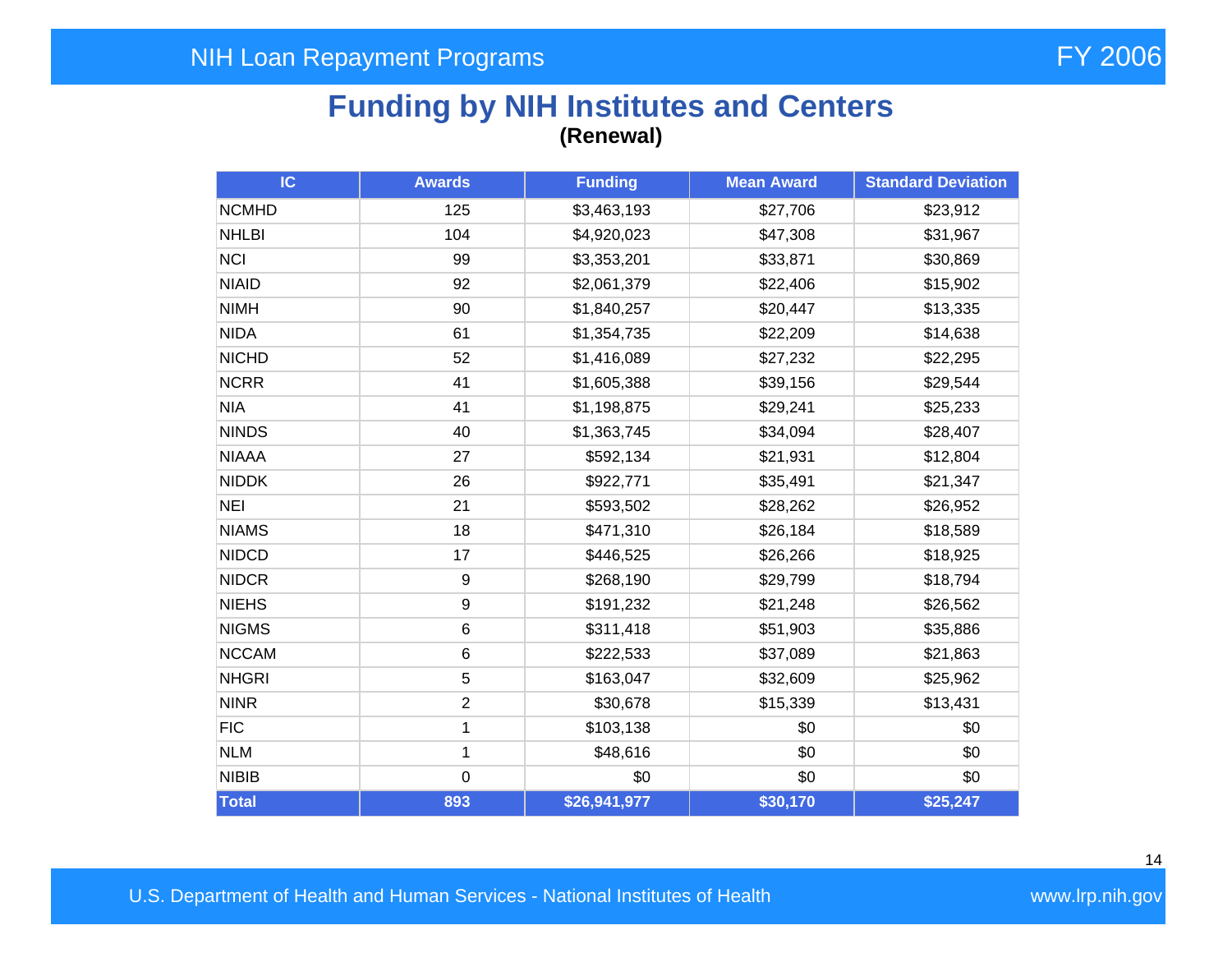#### **Applications, Awards, and Success Rates by Post-Degree Years (New)**

| <b>Years Since Degree</b> | <b>Applications</b><br>N | <b>Awards</b><br>n | <b>Success rate</b><br>$\frac{9}{6}$ |
|---------------------------|--------------------------|--------------------|--------------------------------------|
| <1 Year                   | 37                       | 12                 | 32                                   |
| 1 to 5 Years              | 1,199                    | 451                | 38                                   |
| 6 to 10 Years             | 573                      | 262                | 46                                   |
| 11 to 15 Years            | 79                       | 28                 | 35                                   |
| 15+ Years                 | 28                       | 5                  | 18                                   |
| <b>Total</b>              | 1,916                    | 758                | 40                                   |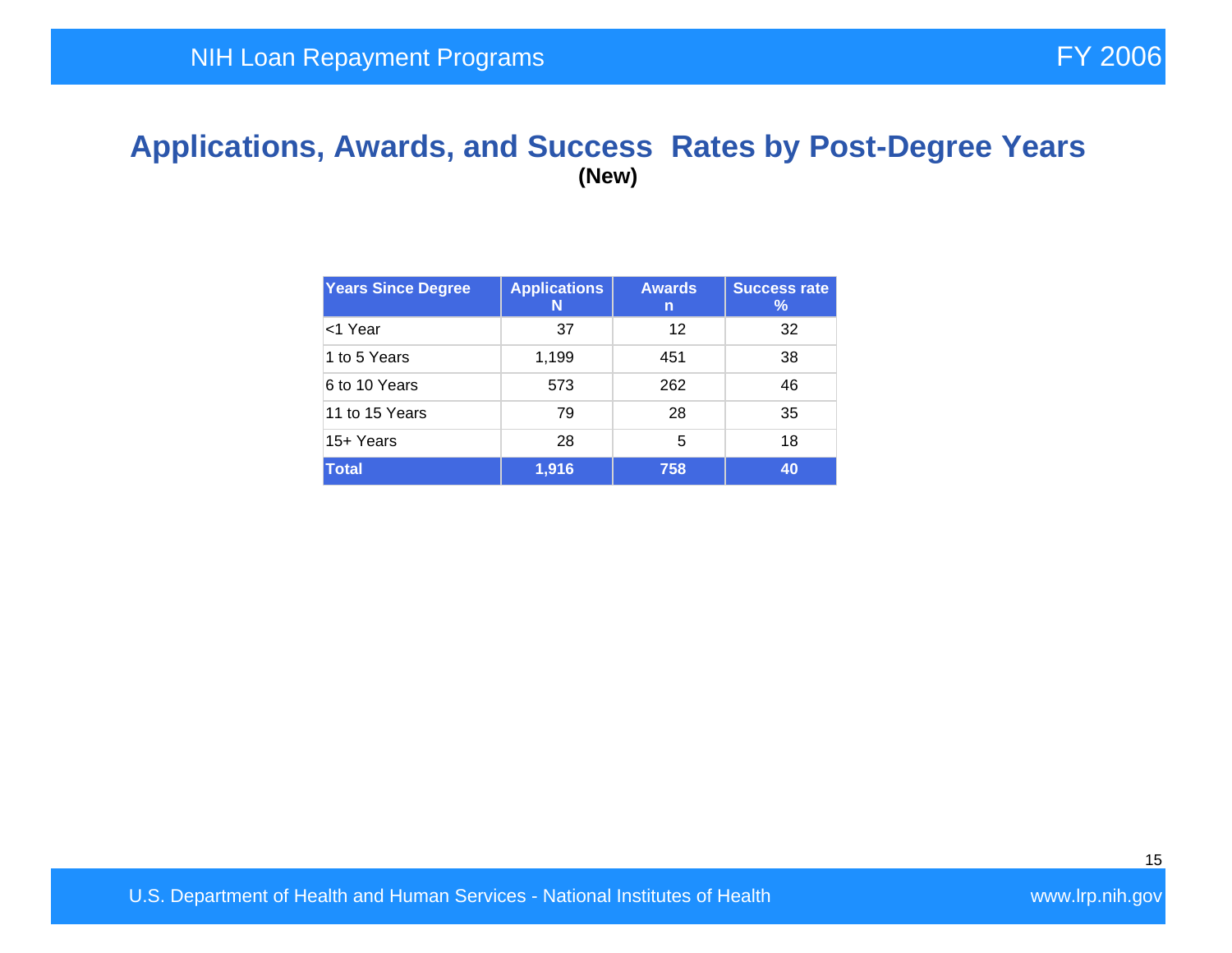#### **LRP Awards by Doctoral Degree (New)**



Note: Percentages do not total to 100% due to rounding error.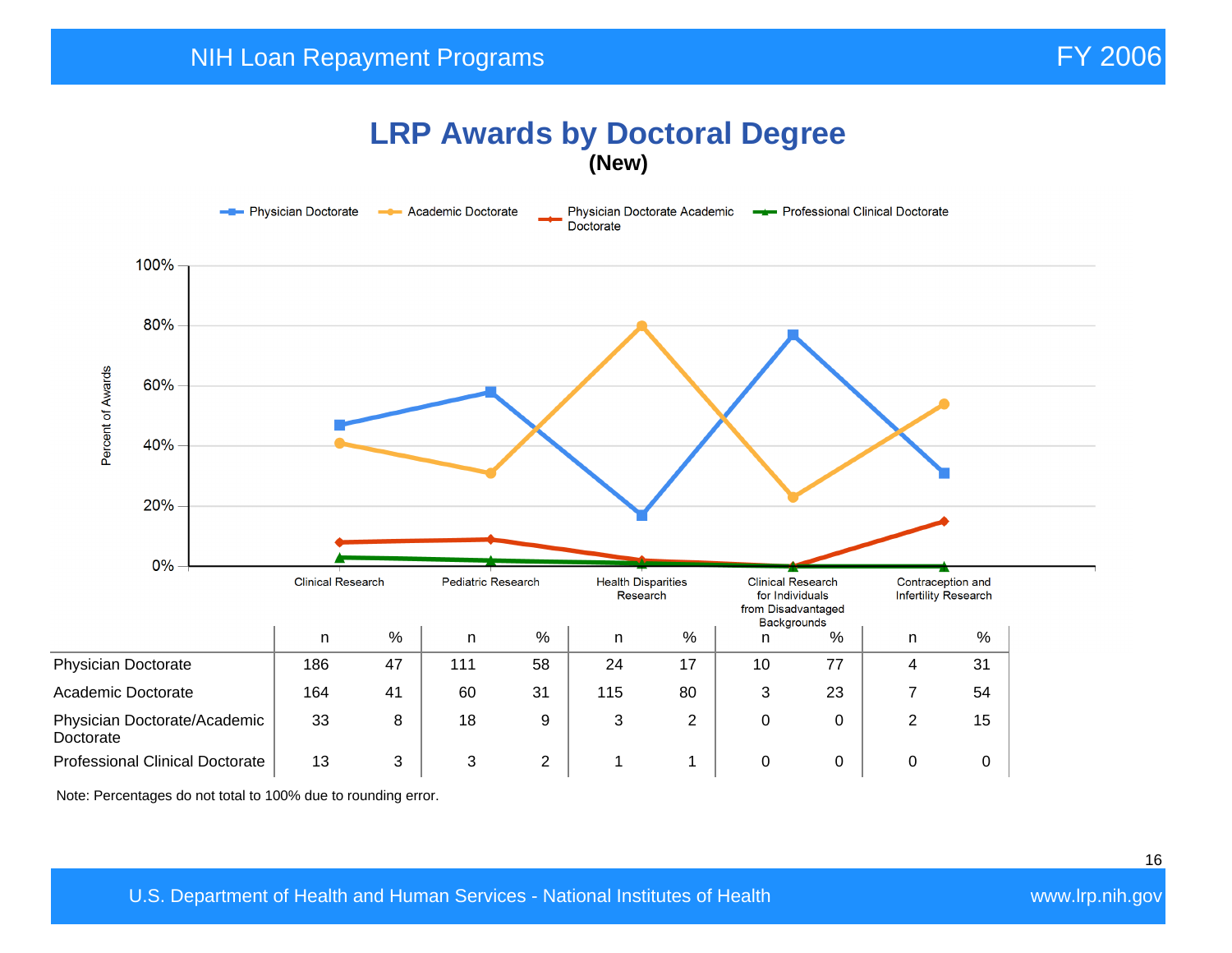## **LRP Awards by Doctoral Degree (Renewal)**



Note: Percentages do not total to 100% due to rounding error.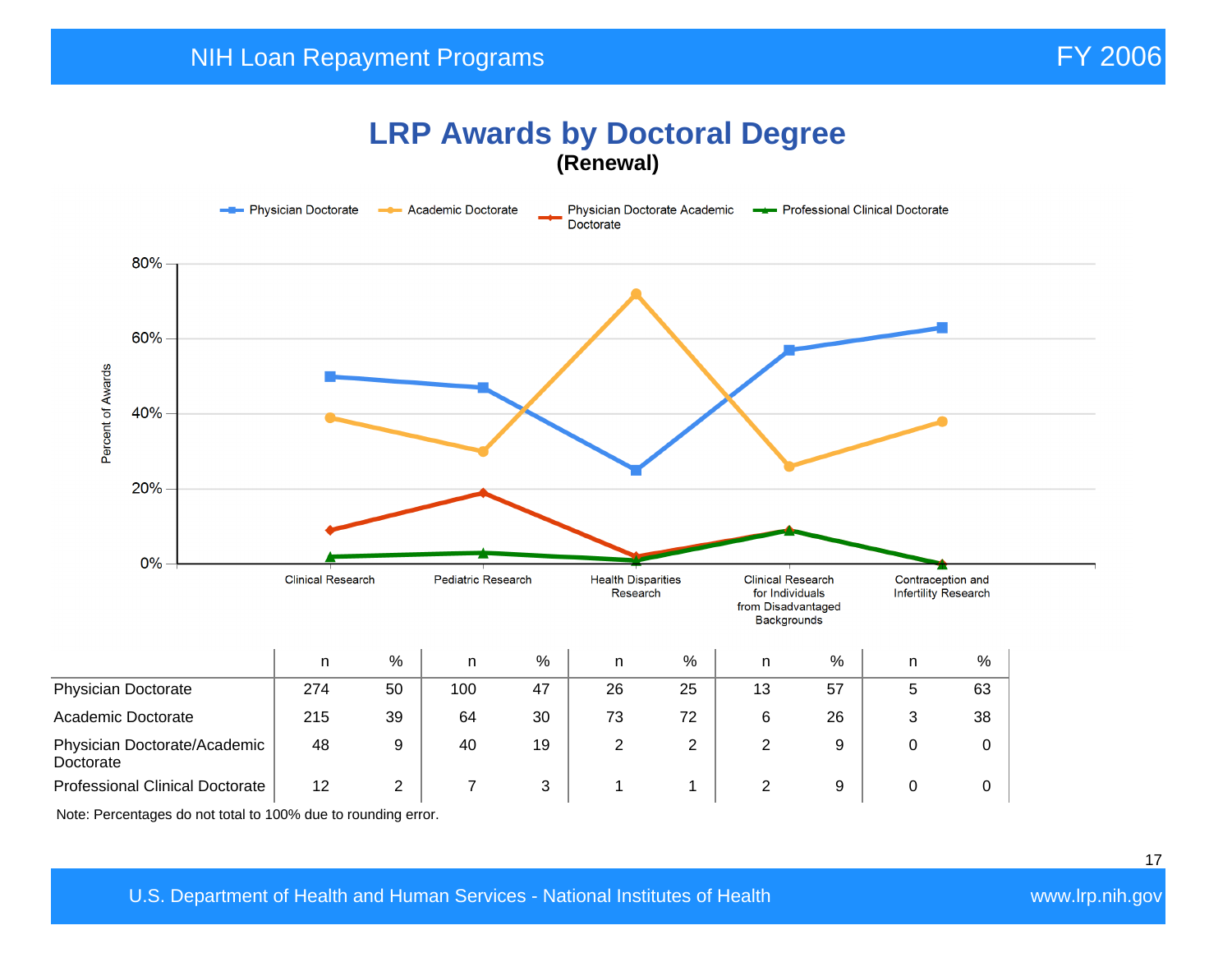#### **Applications, Awards, and Success Rates by Source of Research Funding (New + Renewal)**

| <b>Source of Research Funding</b> | <b>Applications</b> | <b>Awards</b><br>n | <b>Success Rate</b><br>℅ |
|-----------------------------------|---------------------|--------------------|--------------------------|
| NIH Only                          | 1.113               | 592                | 53                       |
| NIH and Non Profit                | 1.258               | 727                | 58                       |
| Non Profit Only                   | 829                 | 332                | 40                       |
| <b>Total</b>                      | 3,200               | 1,651              | 52                       |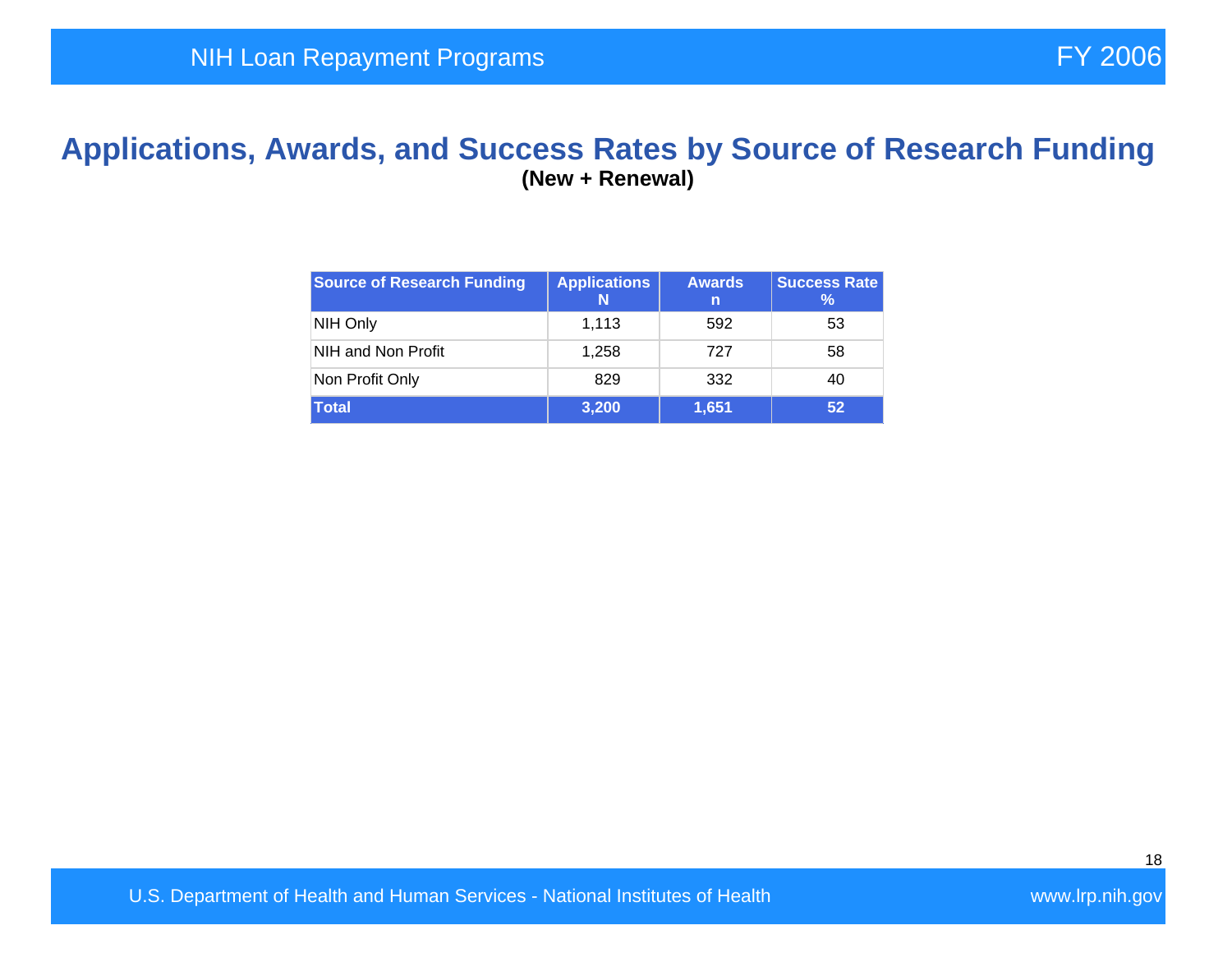#### **Educational Debt Levels of LRP Awardees (New)**



Note: Percentages do not total to 100% due to rounding error.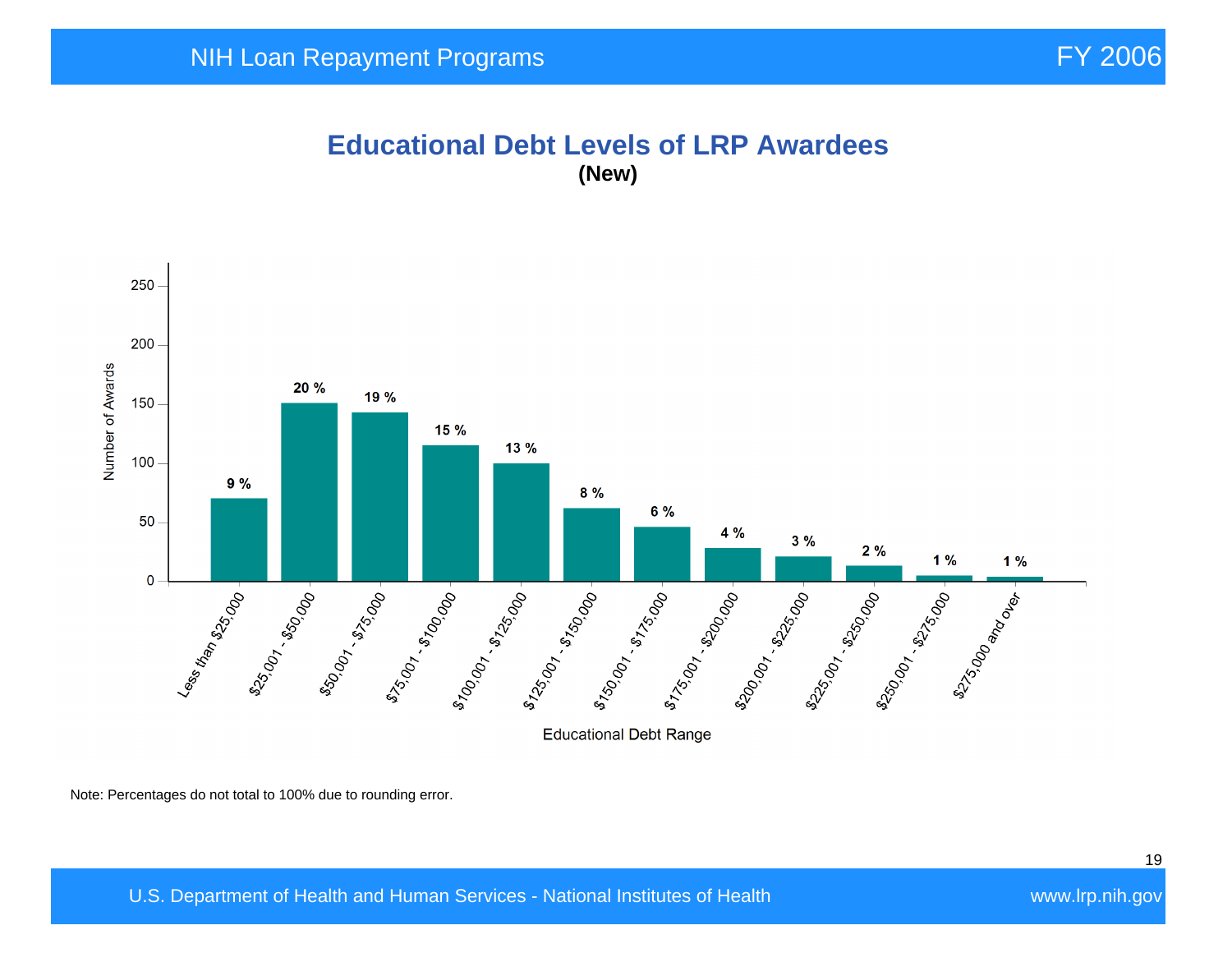#### **Number of Prior LRP Awards Received by LRP Participants (Renewal)**

| <b>LRP</b>                                                                 |     |    | 1 Prior Award 2 Prior Awards 3 Prior Awards 4 Prior Awards 5 Prior Awards 6 Prior Awards |   |   |   | Total |
|----------------------------------------------------------------------------|-----|----|------------------------------------------------------------------------------------------|---|---|---|-------|
| <b>Clinical Research</b>                                                   | 492 | 8  |                                                                                          |   | 0 | 0 | 500   |
| Pediatric Research                                                         | 190 | 8  |                                                                                          |   | 0 |   | 198   |
| <b>Health Disparities Research</b>                                         | 90  | 4  |                                                                                          | 0 | 0 |   | 94    |
| <b>Clinical Research for Individuals</b><br>from Disadvantaged Backgrounds | 17  | ◠  |                                                                                          |   | 0 |   | 19    |
| Contraception and Infertility<br>Research                                  | 8   |    |                                                                                          |   | 0 |   |       |
| Total                                                                      | 797 | 22 |                                                                                          |   |   |   | 819   |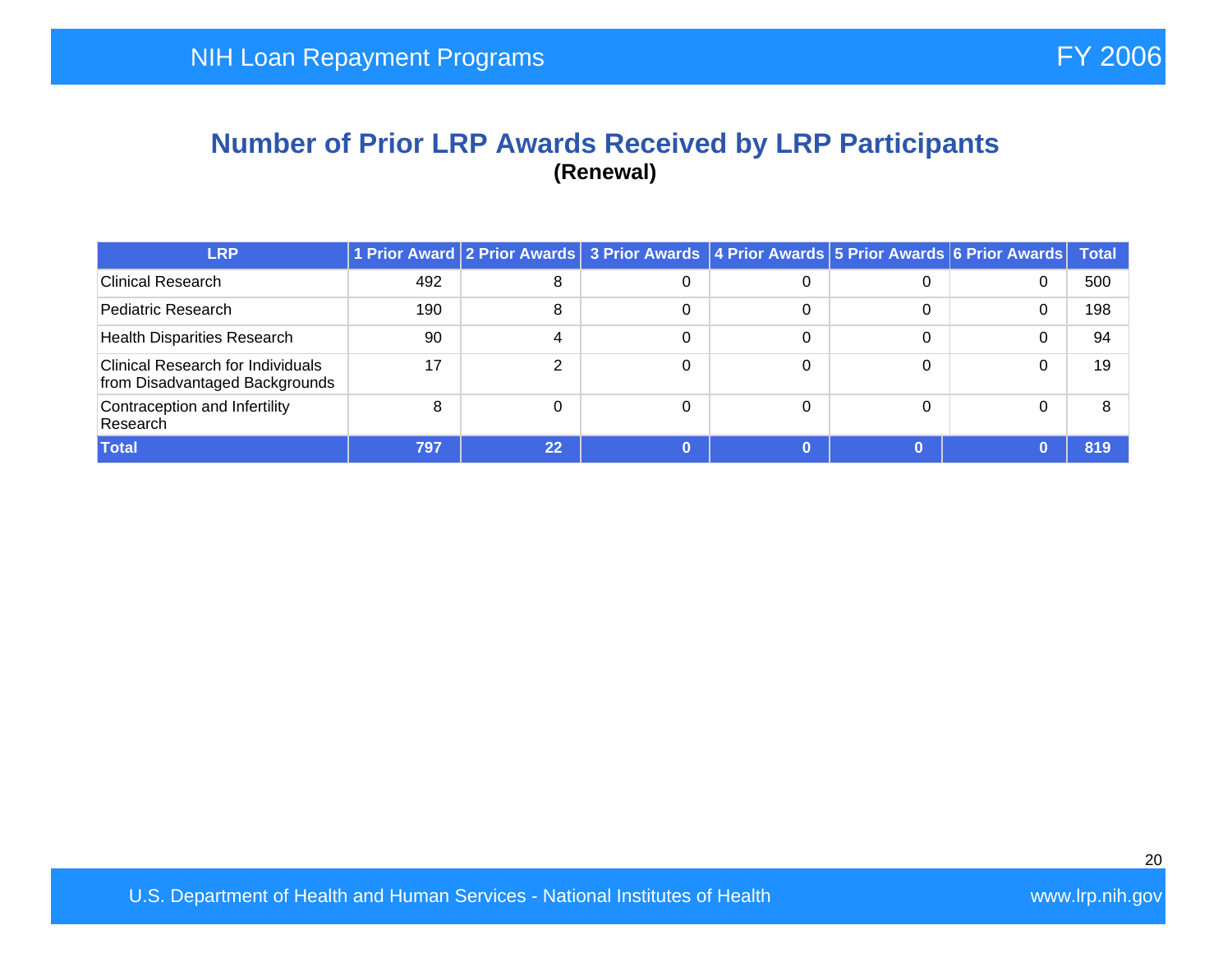#### **Applications, Awards, and Success Rates by Gender (New + Renewal)**

|                                                                                 | <b>Male Applicants</b>   |              |                       | <b>Female Applicants</b>                |              |                                              | <b>Gender Distribution</b> |                                    |  |
|---------------------------------------------------------------------------------|--------------------------|--------------|-----------------------|-----------------------------------------|--------------|----------------------------------------------|----------------------------|------------------------------------|--|
| <b>LRP</b>                                                                      | <b>Applications</b><br>N | $\mathsf{n}$ | Rate<br>$\frac{9}{6}$ | <b>Awards Success Applications</b><br>N | $\mathsf{n}$ | <b>Awards Success</b><br><b>Rate</b><br>$\%$ | $\frac{9}{6}$              | Male Awards   Female Awards  <br>% |  |
| Clinical<br>Research                                                            | 954                      | 506          | 53                    | 867                                     | 439          | 51                                           | 54                         | 46                                 |  |
| Pediatric<br>Research                                                           | 358                      | 193          | 54                    | 443                                     | 210          | 47                                           | 48                         | 52                                 |  |
| Health<br><b>Disparities</b><br>Research                                        | 146                      | 81           | 55                    | 332                                     | 164          | 49                                           | 33                         | 67                                 |  |
| Clinical<br>Research for<br>Individuals<br>from<br>Disadvantaged<br>Backgrounds | 20                       | 14           | 70                    | 41                                      | 22           | 54                                           | 39                         | 61                                 |  |
| Contraception<br>and Infertility<br>Research                                    | 14                       | 11           | 79                    | 25                                      | 11           | 44                                           | 50                         | 50                                 |  |
| <b>Total</b>                                                                    | 1,492                    | 805          | 54                    | 1,708                                   | 846          | 50                                           | 49                         | 51                                 |  |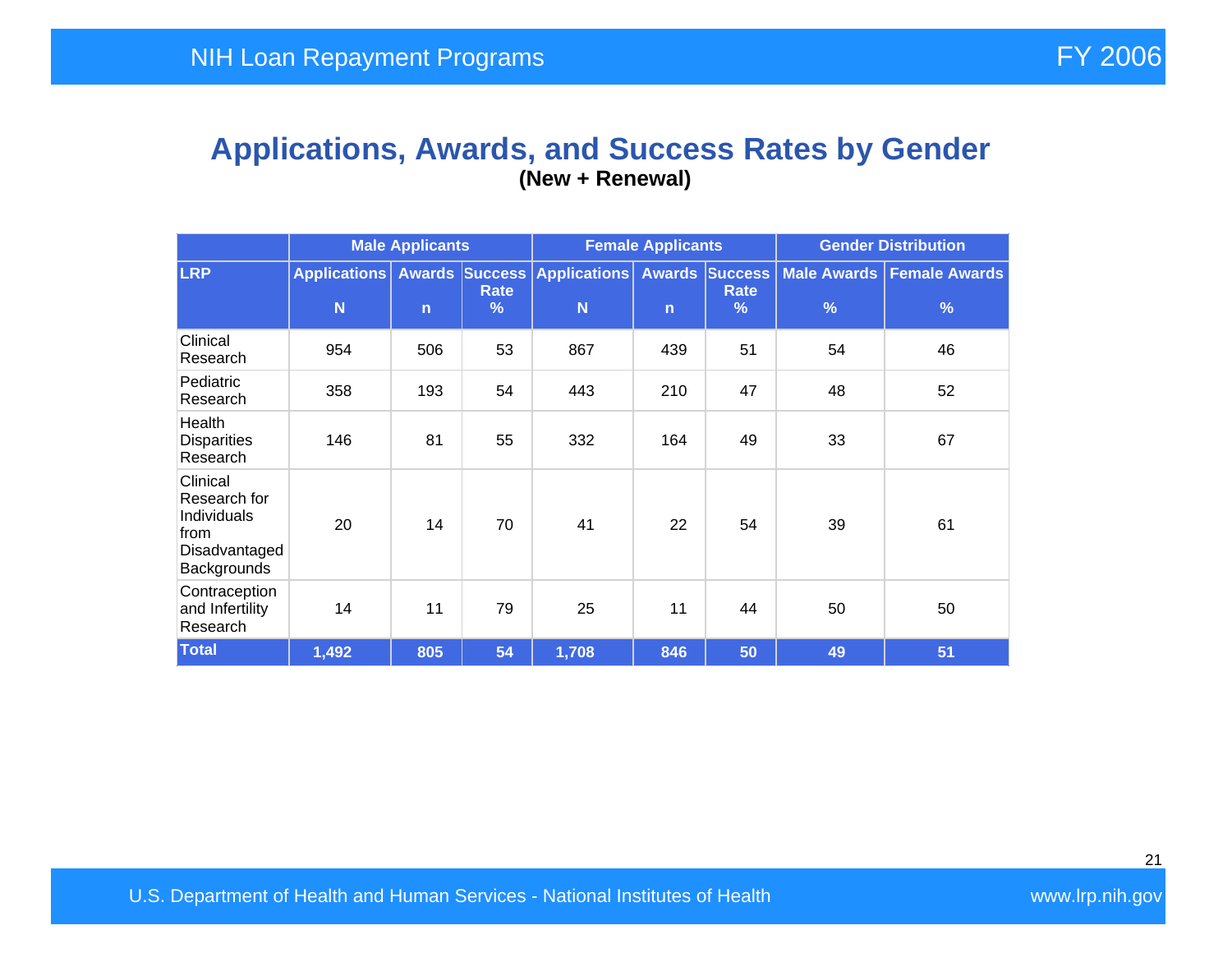## **Awardee Demographics by Ethnicity (New + Renewal)**

|                                                                     | <b>Awards</b> | <b>Hispanic or Latino</b> |         | <b>Not Hispanic or Latino</b> |    |  |
|---------------------------------------------------------------------|---------------|---------------------------|---------|-------------------------------|----|--|
| <b>LRP</b>                                                          | N             | $\mathsf{n}$              | %       | $\mathbf n$                   | %  |  |
| <b>Clinical Research</b>                                            | 945           | 41                        | 4       | 904                           | 96 |  |
| Pediatric Research                                                  | 403           | 14                        | 3       | 389                           | 97 |  |
| <b>Health Disparities Research</b>                                  | 245           | 23                        | 9       | 222                           | 91 |  |
| Clinical Research for Individuals from<br>Disadvantaged Backgrounds | 36            | 8                         | 22      | 28                            | 78 |  |
| Contraception and Infertility<br>Research                           | 22            | $\star$                   | $\star$ | 18                            | 82 |  |
| Total                                                               | 1,651         | 90                        | 5       | 1,561                         | 95 |  |

\*Restricted Data – small-sized groups cannot be reported due to participant confidentiality considerations.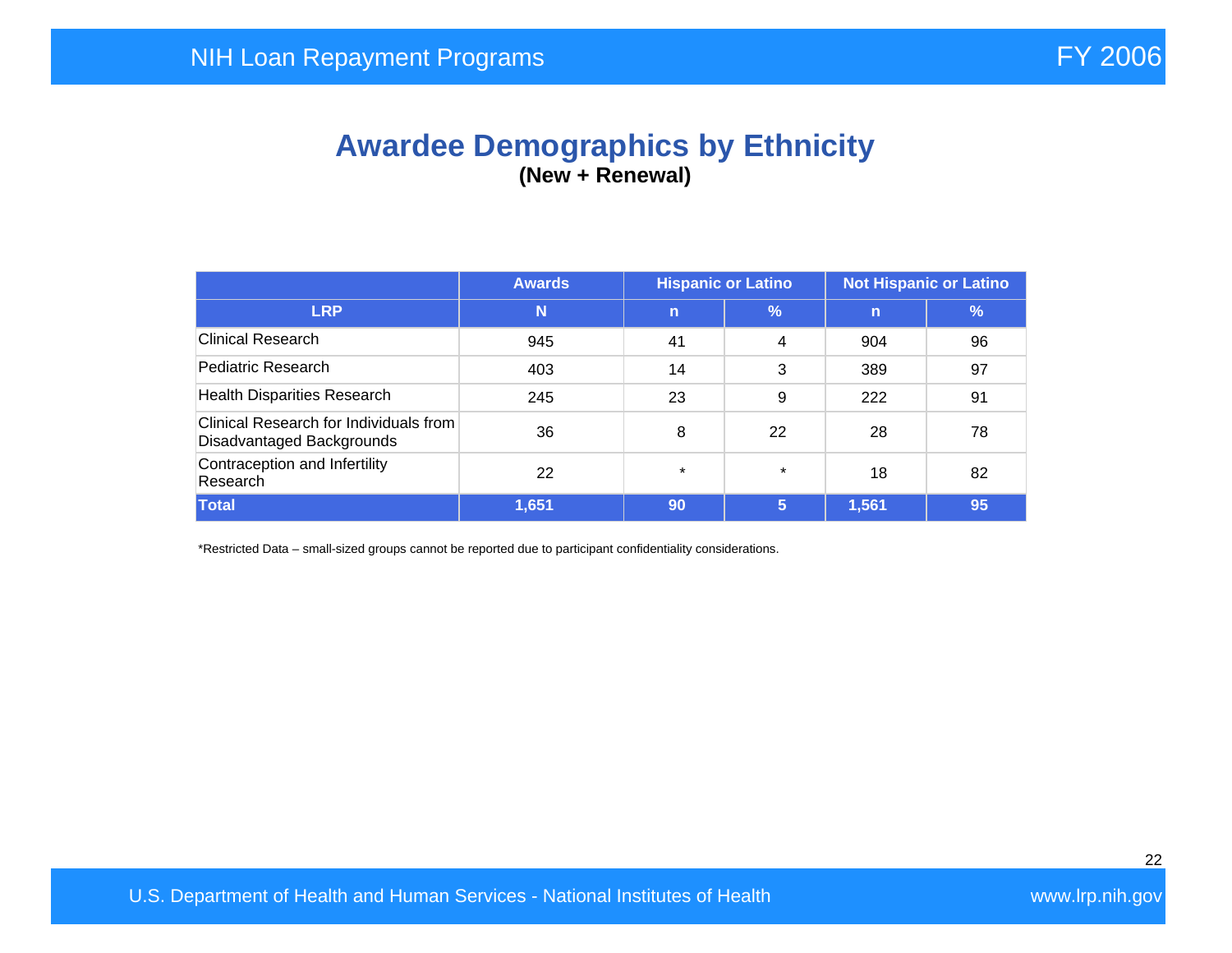## **Awardee Demographics by Race (New + Renewal)**

| <b>LRP</b>                                                                       | <b>Awards</b> | <b>American</b><br><b>Indian or</b><br><b>Alaska</b><br><b>Native</b> |                | <b>Black or</b><br><b>African</b><br><b>American</b> |         | <b>Asian</b> |               | <b>Native</b><br><b>Hawaiian or</b><br><b>Other Pacific</b><br><b>Islander</b> |               | <b>White</b>   |    | <b>More Than</b><br><b>One Race</b> |                | <b>Other No</b><br><b>Response</b> |               |
|----------------------------------------------------------------------------------|---------------|-----------------------------------------------------------------------|----------------|------------------------------------------------------|---------|--------------|---------------|--------------------------------------------------------------------------------|---------------|----------------|----|-------------------------------------|----------------|------------------------------------|---------------|
|                                                                                  | N             | $\overline{n}$                                                        | $\frac{9}{6}$  | 'n                                                   | %       | 'n           | $\frac{9}{6}$ | n                                                                              | $\frac{9}{6}$ | $\overline{n}$ | %  | n                                   | $\sqrt{2}$     | $\mathsf{n}$                       | $\frac{9}{6}$ |
| <b>Clinical Research</b>                                                         | 945           | $\star$                                                               | $\star$        | 29                                                   | 3       | 111          | 12            | $\star$                                                                        | $\star$       | 679            | 72 | 8                                   | 1              | 116                                | 12            |
| Pediatric Research                                                               | 403           | $\star$                                                               | $\star$        | 9                                                    | 2       | 39           | 10            | $\star$                                                                        | $\star$       | 302            | 75 | $\star$                             | $\star$        | 48                                 | 12            |
| <b>Health Disparities</b><br>Research                                            | 245           | 6                                                                     | $\overline{2}$ | 91                                                   | 37      | 17           | 7             | $\star$                                                                        | $\star$       | 86             | 35 | 6                                   | $\overline{2}$ | 38                                 | 16            |
| <b>Clinical Research for</b><br>Individuals from<br>Disadvantaged<br>Backgrounds | 36            | $\star$                                                               | $\star$        | 10                                                   | 28      | $\star$      | $\star$       | $\star$                                                                        | $\star$       | 12             | 33 | $\star$                             | $\star$        | 9                                  | 25            |
| Contraception and<br>Infertility Research                                        | 22            | $\star$                                                               | $\star$        | $\star$                                              | $\star$ | $\star$      | $\star$       | $\star$                                                                        | $\star$       | 13             | 59 | $\star$                             | $\star$        | 8                                  | 36            |
| <b>Total</b>                                                                     | 1,651         | 11                                                                    |                | 139                                                  | 8       | 172          | 10            | $\star$                                                                        |               | 1,092          | 66 | 17                                  |                | 219                                | 13            |

\*Restricted Data – small-sized groups cannot be reported due to participant confidentiality considerations.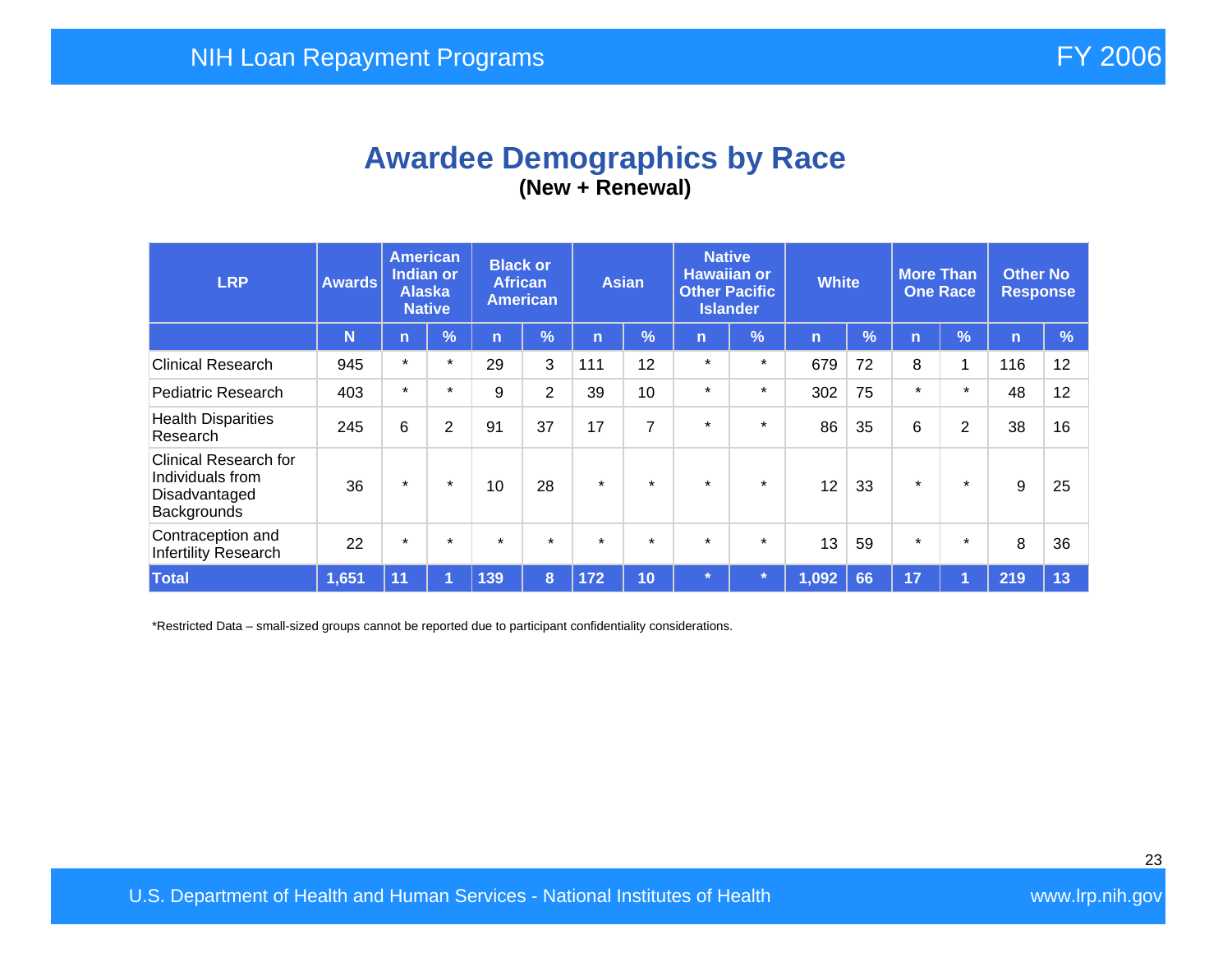#### **Number of Awardees by State (New + Renewal)**